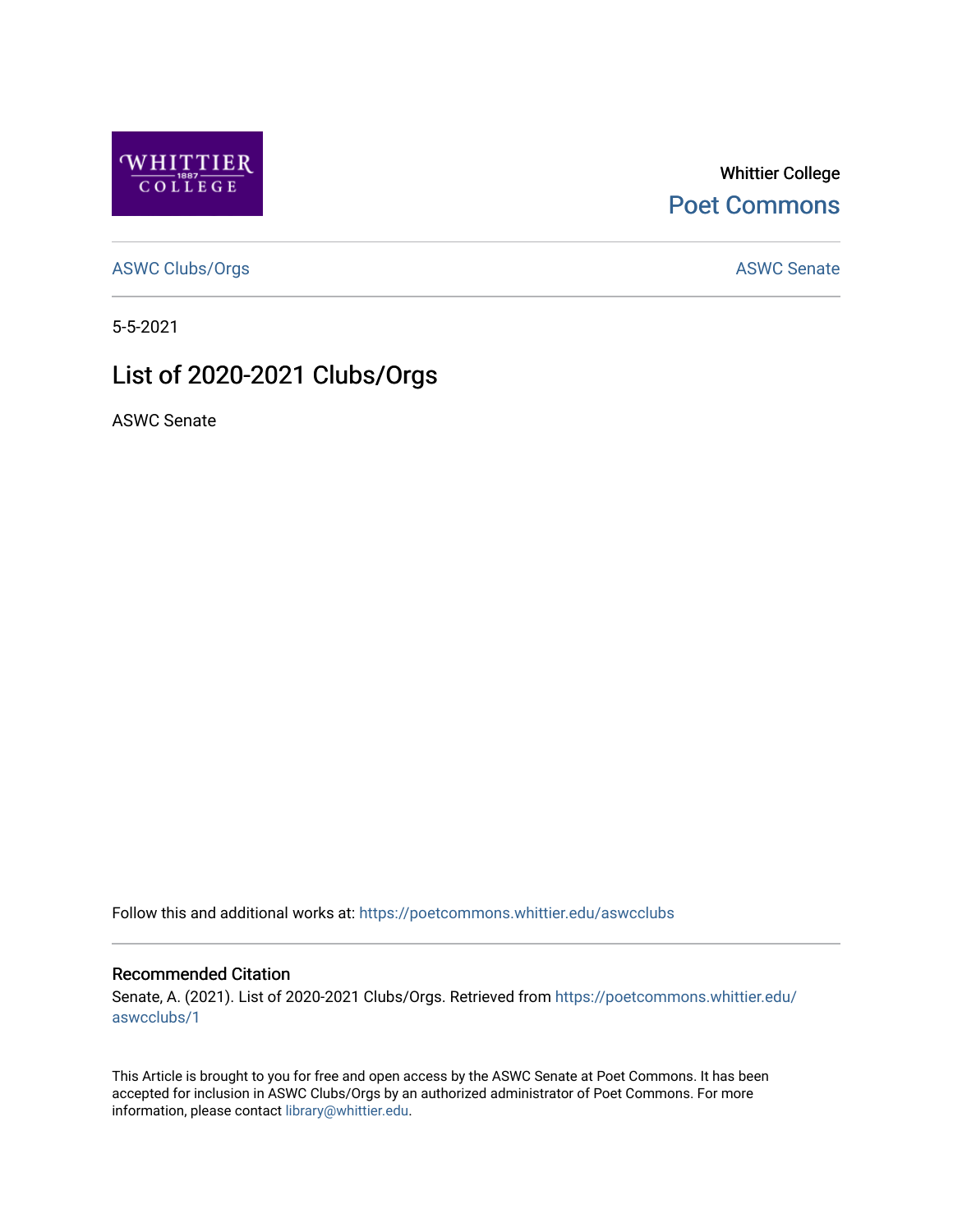# **Identity or Affinity Clubs**

### Asian Students Association (ASA)

The Asian Students Association promotes Asian culture and traditions as well as the contributions of Asian-Americans, and coordinates a series of events throughout the year.

# Black Student Union (BSU)

The Black Student Union (BSU) assists Black students enrolled at Whittier, both academically and socially, through events, programs, and activities held throughout the year. In addition, the BSU seeks to make an impact on the political, cultural, psychological, and intellectual development of its members.

#### Halo Halo Club

The Halo Halo club seeks to celebrate Pilipino heritage, to raise awareness, and further the understanding of its traditions and culture. Halo Halo club welcomes all individuals regardless of creed, religion, gender, political affiliation, sexual orientation, or physical handicap and thus strives to foster a sense of family through various activities and events.

#### Hawaiian Islanders Club (HIC)

The Hawaiian Islanders Club at Whittier College (HIC) supports students from Hawaii and other individuals who actively demonstrate an interest in Hawaiian culture and traditions. As an organization, the Hawaiian Islanders Club strives to develop and maintain a healthy, diverse community while seeking high moral standards and unity through numerous social events and community service activities.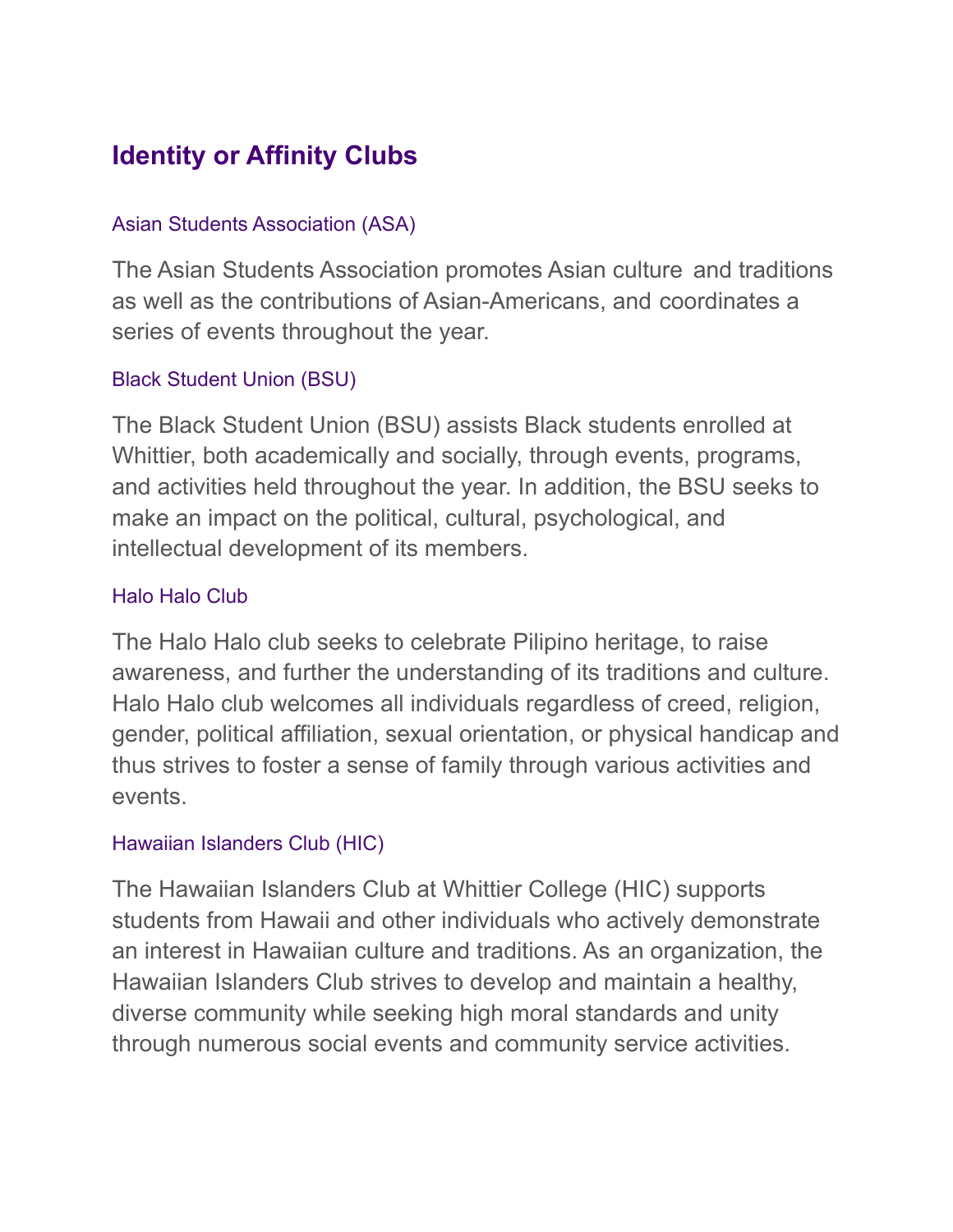#### International Club

The International Club at Whittier College provides interested students of all nationalities an opportunity to interact with one another and acquire an awareness of other cultures around the globe. The club also hopes to make the most of outings to cultural sites in Los Angeles and around Southern California to allow students to experience different cultures and to instill in its members an interest in other international cultures and customs.

#### Movimiento Esudiantil Chicano/a de Aztlán (MEChA)

MEChA promotes and encourages Chicano/a and Latino/a people to pursue and continue higher education, while maintaining a strong sense of self-identify and pride.

# Transgender, Other Identified, Bisexual, Gay, Lesbian, and Allies for Diversity (TOBGLAD)

TOBGLAD is a confidential group that serves as a support system for students and involves them in crucial political issues affecting the bisexual, gay, and lesbian community. The organization's focus is to end discrimination through educating the Whittier College community.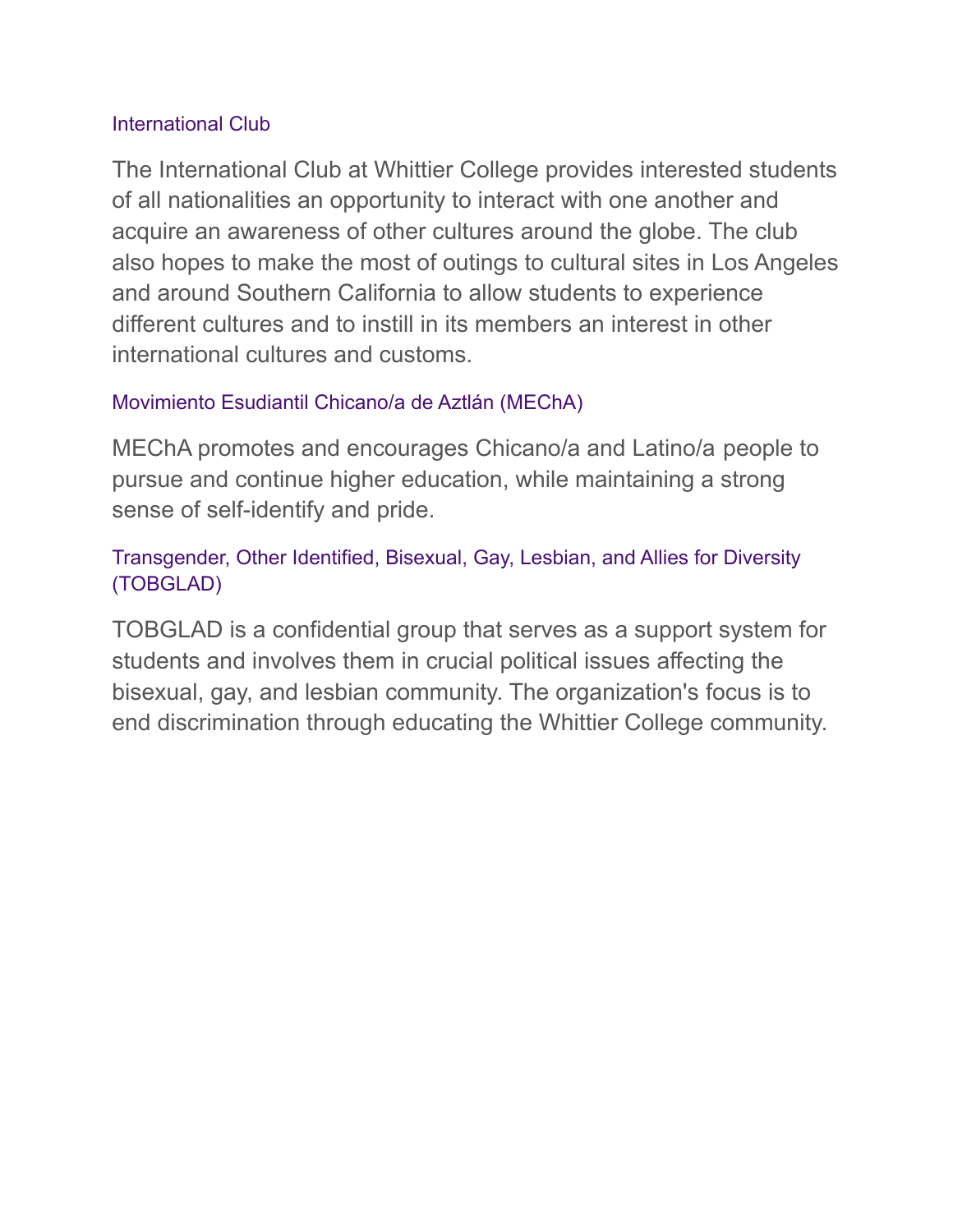# **Arts-Related Clubs**

# Dance Team

The Whittier College Dance Team is an organization on campus that strives to incorporate and exhibit student creativity in the form of movement. They perform at school-wide events throughout the fall and spring semesters. The team recently started putting together an annual dance concert that takes place sometime between late January and early February to showcase dance talent and performances from both on- and off-campus organizations and individuals.

### Drama Club

The purpose of Drama Club is to offer a meeting space for students interested in theater and dramatic arts. Drama club hosts workshops and provides resources to improve performance, research, design, directing and technical skills to the student body. Drama club aims to be inclusive to all.

### Whittier Tells Funnies (formerly Improvisation & Sketch Comedy)

The first Whittier College Improv and Sketch Comedy Club was founded in September 2009. The group meets twice a month in the studio theatre. All students are welcomed and are able to submit their original sketches. We work towards expressing ourselves through performing original skits, and releasing stress through laughter.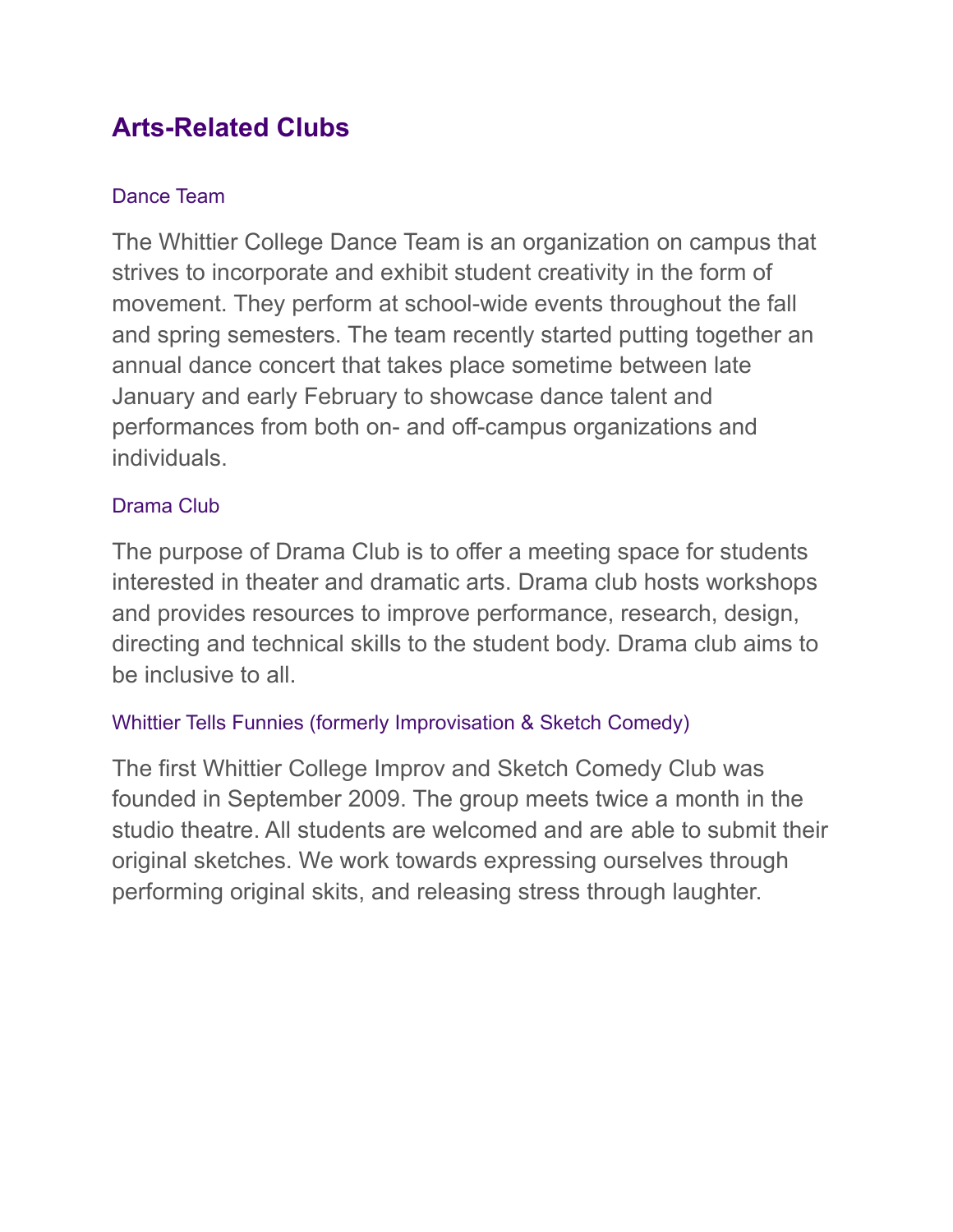# **Field/Major-Related Clubs**

# Kinesiology & Nutrition Science (KNS) Club

An active club providing students interested in topics related to Kinesiology & Nutrition Science with connections to students, professors, and professionals in the major, as well as opportunities to serve the greater Whittier community. Members also participate in fun activity days such as hikes, trivia games, community service, and sports viewing parties.

#### Math Club

The Math Club, a chapter of the Mathematical Association of America, was established to provide a network of acquaintances for those involved in or interested in mathematics, to advance the interests of the members in the areas of mathematics, and to provide assistance to the Whittier College community in said areas.

# Physics Club

The Society of Physics Students is all about physics! Come chat with us, watch sci-fi movies with us or go on awesome field trips, such as to Joshua Tree Park to camp out and look at nearby planets and the moon or to the Griffith Observatory.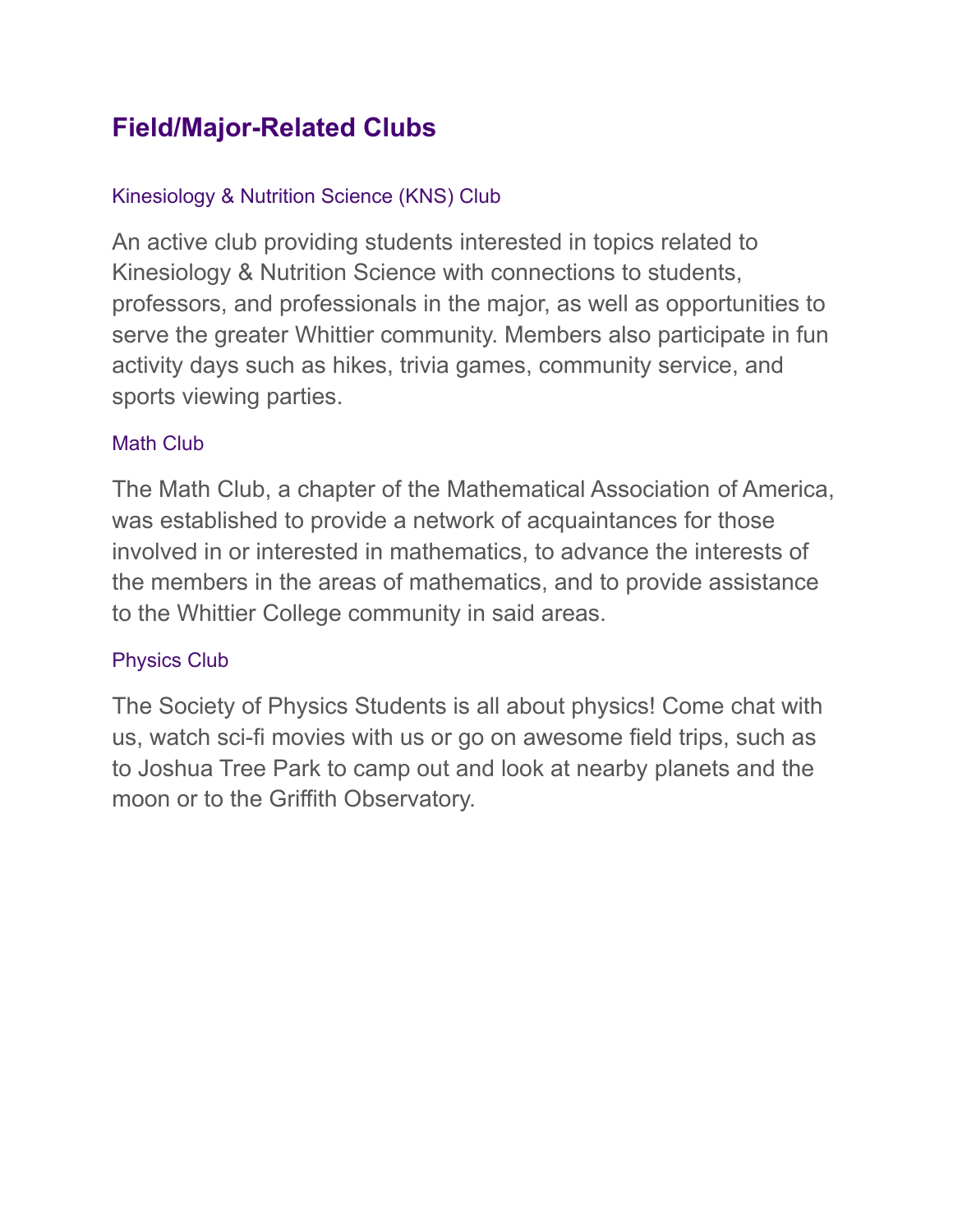# **General-Interest Clubs**

# Artorian Order Of The Knights Of Pendragon (AOKP)

Do you ever feel like your owl-post got lost in transit? Add adventure to your life with the Artorian Order of the Knights of Pendragon (AOKP)- a Medieval and Renaissance- based live action role-playing club. Join us for fantasy, fighting, feasting, and... fun!

# Commuter Student Association

A group of Whittier College students dedicated to providing WC commuter students with opportunities for unity and voice on campus, as well as scholarly support, social enrichment, and encouragement to participate fully in their college experience.

# First-Year Class Council

The First-Year Class Council was established to represent the Freshmen of Whittier College as a branch of the ASWC Senate. The club is responsible for serving and representing the Freshmen of Whittier College and abiding by all rules and regulations of the Whittier college community.

### Program Board

The primary objective of the Program Board is to provide balanced programming and high quality entertainment that is consistent with the educational objectives of the College, the priorities of the Associated Students of Whittier College, and the needs and interests of the entire College community.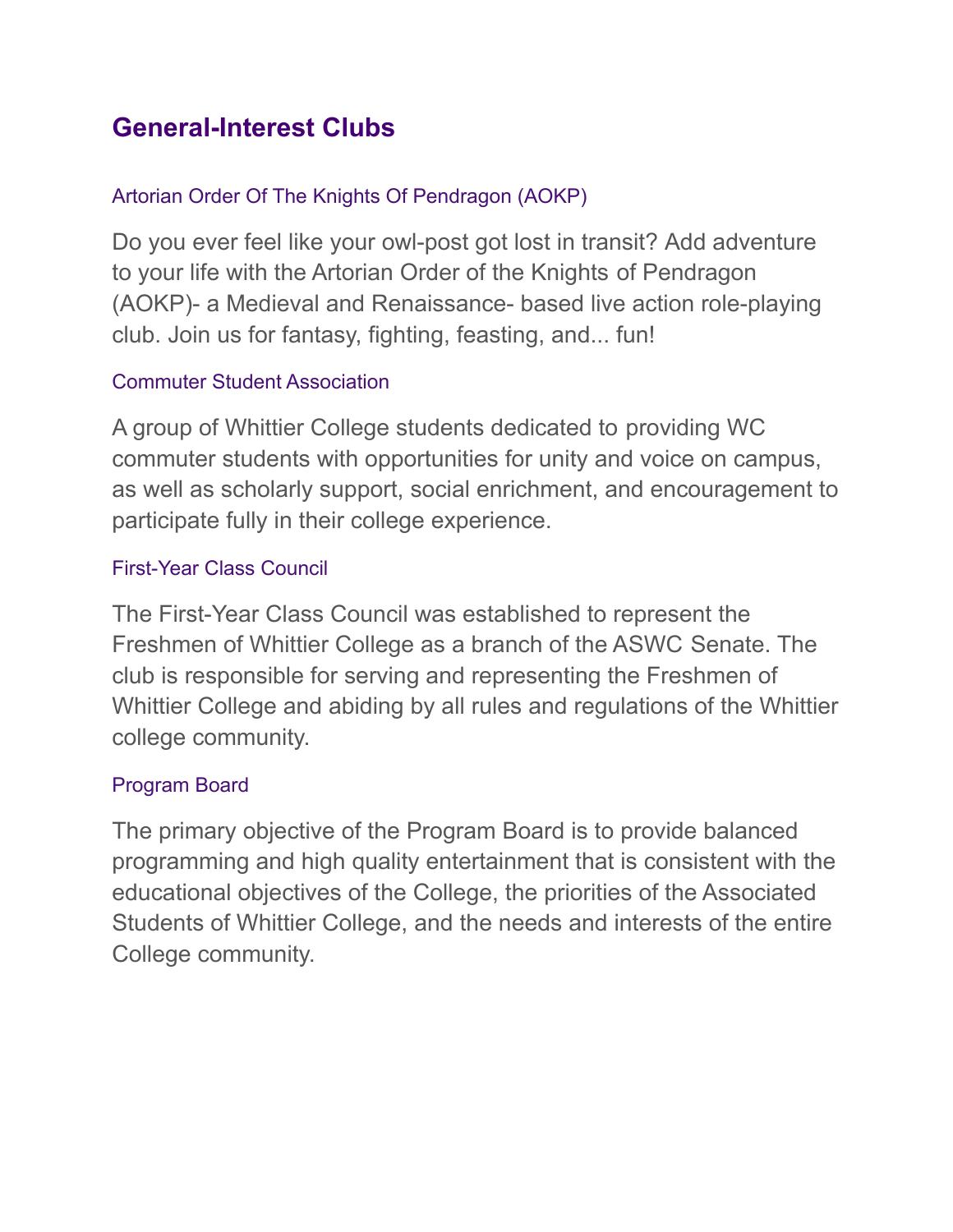### Transfer Club

The Transfer Club is composed of College students who have transferred into the college. The Transfer Club aims to create a welcoming community for students by hosting programs with students, faculty, and staff.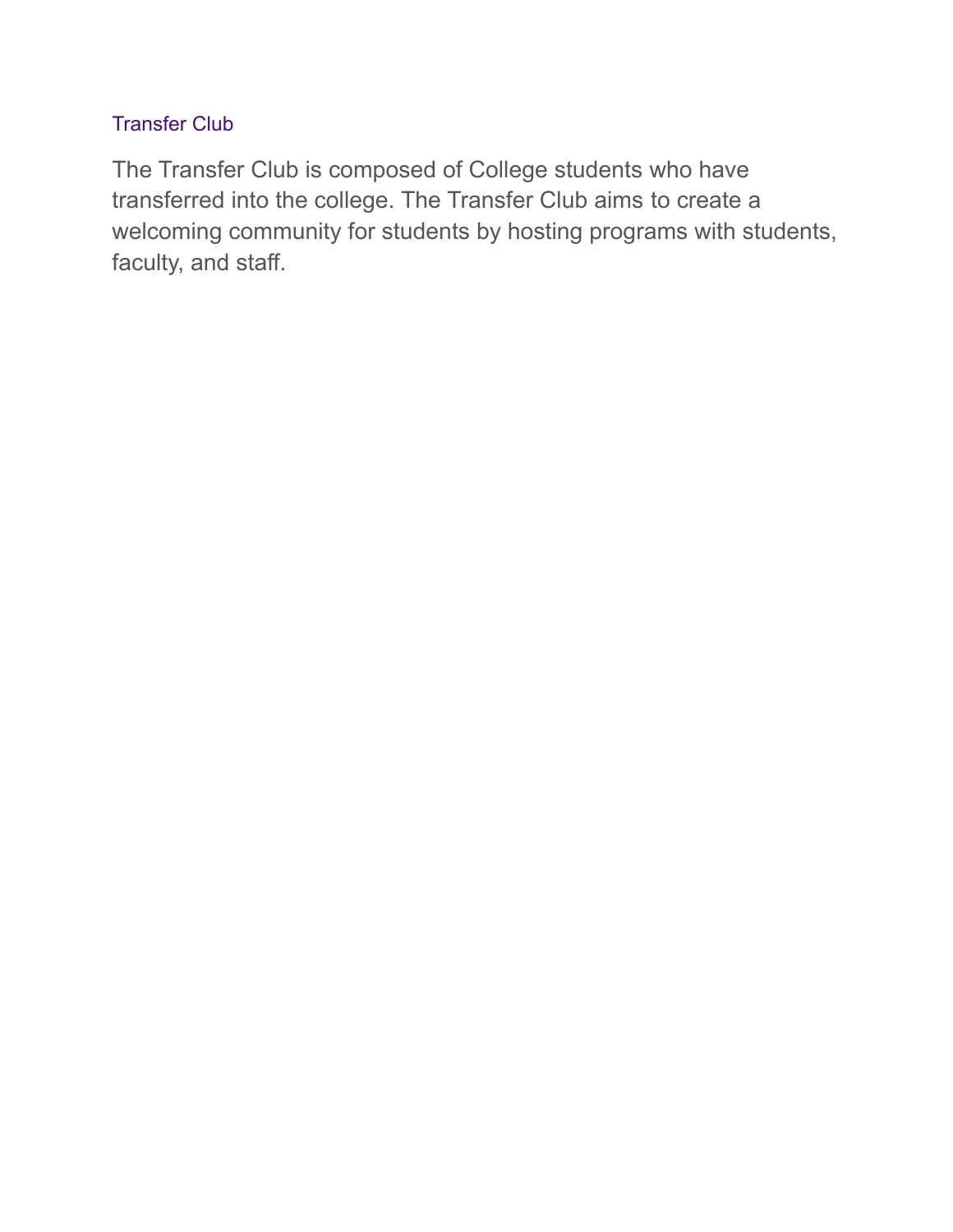# **Politically-Minded and Activist Clubs**

# Richard M. Nixon Republican Club

The Richard M. Nixon Republican club is founded to bring together students interested and passionate about Republican politics on this campus. Although not all members are republican, we strive to educate students on current political topics through trips to local museums, movie nights and debates. We also wish to bring about a greater awareness of Richard Nixon to the campus as well as provide other extracurricular events to the students at Whittier College.